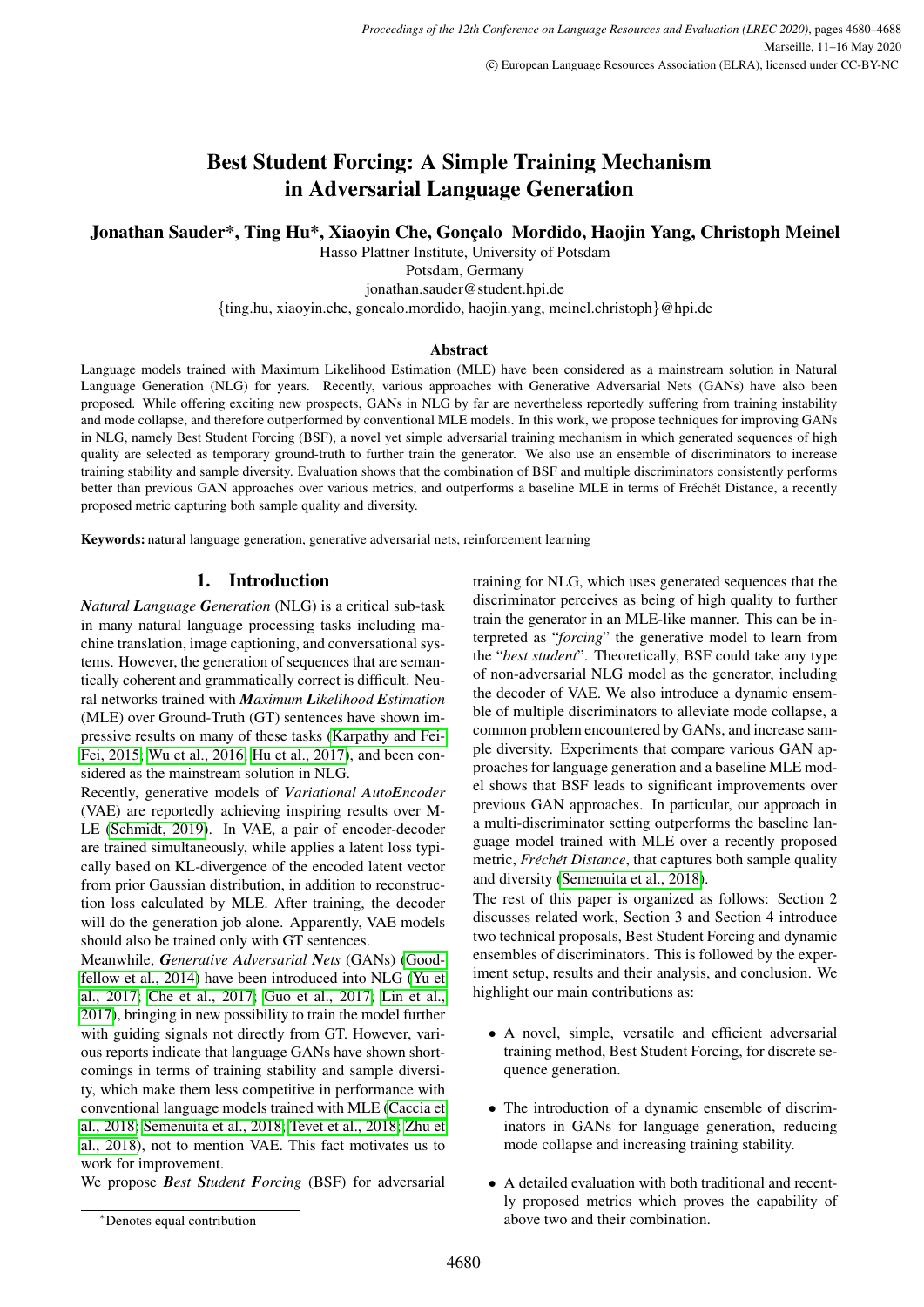### 2. Related Work

The goal of NLG is to produce sequences of tokens  $x_0, x_1, \ldots x_t$  which form syntactically correct and semantically coherent sentences. Currently, many top-performing models are RNN language models [\(Mikolov et al., 2010\)](#page-7-11), which are typically trained in a supervised fashion using MLE (also known as *teacher forcing*) [\(Williams and](#page-7-12) [Zipser, 1989\)](#page-7-12). During MLE training, a  $\theta$ -parametrized RNN is trained to approximate  $P(x_t|x_0, x_1 \ldots x_{t-1})$  by  $P(x_t|x_0, x_1 \ldots x_{t-1}, \theta)$ , by minimizing the multi-label cross-entropy via the objective function:

$$
J_{\theta}(x) = -\sum_{t=1}^{T} \log \hat{P}(x_t | x_0, x_1 \dots x_{t-1}, \theta)
$$
 (1)

However, MLE training is reported to be flawed due to *exposure bias*, which arises from the model only seeing ground-truth data during the training phase (*teacher-forcing* mode) and therefore potentially misbehaving when being fed sequence prefixes sampled from its own distribution during the inference phase (*free-running* mode) [\(Lamb et](#page-7-13) [al., 2016;](#page-7-13) [Ranzato et al., 2015\)](#page-7-14). In order to mitigate exposure bias, a method called Professor Forcing [\(Lamb et](#page-7-13) [al., 2016\)](#page-7-13) proposes regularizing the difference between hidden states after encoding real and generated samples during training, while Scheduled Sampling [\(Bengio et al., 2015\)](#page-6-0) applies a mixture of teacher-forcing and free-running mode with a partially random scheme. However, Scheduled Sampling has been shown to be inconsistent (Huszár, 2015).

Variational Auto Encoder (VAE) is one form of generative model, proposed by [Kingma and Welling \(2013\)](#page-7-16). The VAE model consists of a  $\phi$ -parametrized encoder and a  $\theta$ parametrized decoder. The whole model works by maximizing the marginal log-probability  $\log p_{\theta}(x)$ , which can be achieved by maximizing its lower bound:

$$
L = E_{q_{\phi}(z|x)}[\log p_{\theta}(x|z)] - KL(q_{\phi}(z|x)||p_{\theta}(z)) \quad (2)
$$

where the first term is the reconstruction loss, computed by MLE, and the KL divergence term works as a regularizer. Recently, another class of generative models, GAN approaches, has been introduced into NLG. GANs [\(Good](#page-7-4)[fellow et al., 2014\)](#page-7-4) typically consist of a  $\theta$ -parametrized generator network  $G_{\theta}$  and a  $\phi$ -parametrized discriminator network  $D_{\phi}$ , where  $D_{\phi}$  is trained to distinguish whether a sample comes from  $G_{\theta}$  or from the groundtruth, while  $G_{\theta}$  is trained to maximize the discriminator's perceived realness, thus "fooling"  $D_{\phi}$ . Together, their interaction can be expressed as a minimax game:  $\min_{\theta} \max_{\phi} \mathbb{E}_{x \sim p_{\text{data}}}[\log(D_{\phi}(x))] + \mathbb{E}_{x \sim G_{\theta}}[\log(1 - D_{\phi}(x))].$ In NLG tasks, GANs are particularly difficult to train since the output of  $G_{\theta}$  is discrete and non-differentiable. Among many approaches to overcome this, SeqGAN [\(Yu et](#page-8-0) [al., 2017\)](#page-8-0) has drawn a lot of attention due to successfully applying the REINFORCE (Policy Gradient) algorithm [\(Sutton et al., 2000\)](#page-7-17). From this perspective, NLG is interpreted as a sequential decision-making process, where sequence prefix  $x_0, x_1 \ldots x_{t-1}$  is the state at time step t, and the next token  $x_t$  is the action to be selected from the action space of the whole vocabulary, and the reward is based on the discriminator's perceived realness of the generated sequence − full sequence D's score is directly taken as reward for the last time step, while average D's score over sequences generated with certain prefix in a Monte Carlo roll-outs operation is taken as the reward for relevant intermediate time steps.

Despite the promising result achieved by SeqGAN on traditional metrics, the above reward estimation method has drawbacks. Firstly, sequences that are clearly recognized as fake by the discriminator still receive non-negligible positive rewards, pushing the generator to learn from noise. On the other hand, as the discriminator learns to fit the training data very strongly throughout adversarial training, even sequences of relatively high quality receive small rewards, making the generator unable to learn effectively from such "vanishing" signals [\(Che et al., 2017\)](#page-7-5). Attempts to alleviate the vanishing rewards include RankGAN [\(Lin et al., 2017\)](#page-7-7), which changes the discriminator's objective into a ranking loss, and MaliGAN [\(Che et al., 2017\)](#page-7-5), which changes the objective of the generator to a normalized maximum likelihood optimization target. LeakGAN [\(Guo et al., 2017\)](#page-7-6) attempts to further improve results by using a hierarchical RL architecture and "leaking" features from the discriminator to the generator during generation. In recently proposed ARAML [\(Ke et al., 2019\)](#page-7-18), the generator is updated by samples acquired from a stationary distribution in a weighted MLE manner. Whereas the way to construct stationary distribution is very complicated.

Besides, [Zhang et al. \(2019\)](#page-8-2) propose to select oracle sentences in high BLEU scores to train Neural Machine Translation(NMT) system, and report encouraging results (mainly evaluated by BLEU, too). Their methodology is somehow similar to ours, however, using BLEU score to measure the quality of generated sentences is perhaps less suitable in scenario of unconditional NLG than in conditional NMT.

Another focus of previous research is how sequence generation should be properly evaluated. As human evaluation is unfeasible for large amounts of data, the most popular automatic metric used in recent years is n-gram based BLEU [\(Papineni et al., 2002\)](#page-7-19) or ROUGE [\(Lin, 2004\)](#page-7-20). However, as these metrics do not capture sample diversity, self-BLEU is introduced [\(Zhu et al., 2018\)](#page-8-1), and later a *Boltzmann temperature sweep* [\(Caccia et al., 2018\)](#page-7-8) is further proposed to observe the dynamic balance between BLEU and self-BLEU. Meanwhile, n-gram free metric *Fréchét Distance* [\(Semenuita et al., 2018\)](#page-7-9) is also proposed. On these new metrics, previous GAN approaches are widely reported as outperformed by a benchmark RNN trained by MLE [\(Cac](#page-7-8)[cia et al., 2018;](#page-7-8) [Semenuita et al., 2018;](#page-7-9) [Tevet et al., 2018;](#page-7-10) [Zhu et al., 2018\)](#page-8-1), although most of them build on MLE pretraining. This fact stirs us to seek improvement.

On the other hand, almost all GAN approaches, not only in NLG, suffer from mode collapse [\(Goodfellow, 2017\)](#page-7-21), in which the generator learns to cover just a small subset of the original distribution, effectively only producing samples with very low diversity. Many efforts have been made to tackle this phenomenon, but generally require significant modification to the model architecture or training objective [\(Che et al., 2016;](#page-7-22) [Arjovsky et al., 2017;](#page-6-1) [Arjovsky and](#page-6-2) [Bottou, 2017\)](#page-6-2). However, a recently proposed simple ap-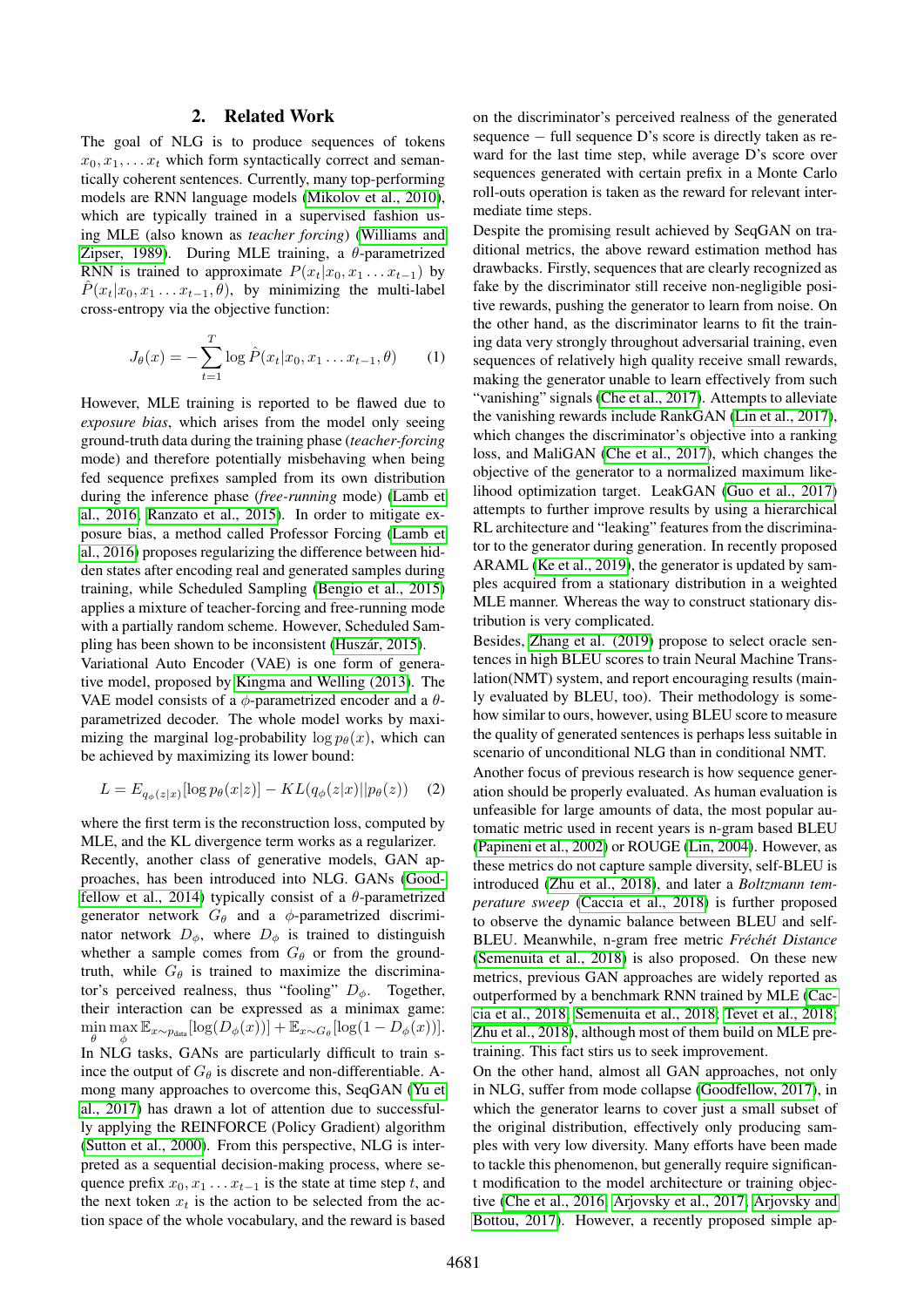#### Algorithm 1: Best Student Forcing (with a single discriminator)

1 Initialize  $G_{\theta}, D_{\phi}$ 2 Pre-train  $G_{\theta}$  on real samples 3 Generate negative samples using  $G_{\theta}$  for training  $D_{\phi}$ 4 Pre-train  $D_{\phi}$  via minimizing binary cross entropy <sup>5</sup> for *adversarial epochs* do <sup>6</sup> for *generator iterations* do  $7 \mid$  Generate M full sequences  $x^{(1)} \dots x^{(M)} \sim G_{\theta}$ 8 Select "Best Student":  $x^* := \text{argmax} \{ D_{\phi}(x^{(m)}) \mid 1 \leq m \leq M \}$ 9 Train  $G_\theta$  by minimizing  $J_\theta(x^*) = -\sum_{t=1}^T \log \hat{P}(x_t^* | x_0^*, x_1^* \dots x_{t-1}^*, \theta)$ 10 end <sup>11</sup> for *discriminator iterations* do 12 Use current  $G_{\theta}$  to generate negative samples and combine with real samples 13 Train  $D_{\phi}$  by minimizing binary cross entropy 14 end 15 end

<span id="page-2-0"></span>proach, Dropout-GAN [\(Mordido et al., 2018\)](#page-7-23), suggests using multiple discriminators in GAN training and randomly hiding some of them, as in the well-known dropout operation for neural network weights [\(Srivastava et al., 2014\)](#page-7-24). Many GAN approaches, including GANs for language generation, can easily be extended with Dropout-GAN.

### 3. Best Student Forcing

In this paper, we propose a novel training method for GANs for discrete sequence generation, namely *Best Student Forcing* (BSF). The basic idea of BSF can be described as follows: we use the discriminator's perceived realness to identify sequences with particularly high quality, using these as temporary "pseudo" ground-truth. The generator is then trained with an MLE-like mechanism on these selected sequences.

Specifically, once a batch of complete sequences is drawn from the generator, the one which best "fools" the discriminator by achieving the highest D's score will be selected. We then use this "best" sequence just as a ground-truth sample and minimize the multi-label cross entropy between the generator's distribution and this sample. The generator is thus updating in a teacher-forcing manner but against "pseudo" ground-truth sequences generated in free-running mode instead of real data. All remaining sequences, which are not of the highest D's score, are simply ignored.

By only updating with the "best student", BSF ensures that sequences of lower quality receive no reward, preventing the generator from essentially learning from noise. At the same time, a strong training signal remains even as the discriminator learns to distinguish samples more clearly, avoiding the vanishing rewards problem. However, we are fully aware that it is still possible that all sequences in a batch are of comparatively low quality, and then BSF would have to learn from the "least bad" option, which is not optimal. Therefore, We recommend pre-training  $G_{\theta}$  with MLE as in previous GANs [\(Yu et al., 2017;](#page-8-0) [Lin et al., 2017;](#page-7-7) [Guo](#page-7-6) [et al., 2017\)](#page-7-6) to allow the generator to produce decent results when starting adversarial training. The full procedure of BSF training is described in Algorithm [1.](#page-2-0)

From another perspective, BSF can be considered as extending the training set by adding "pseudo" ground-truth picked by discriminator, which would be compatible with any structural update of the generator, such as potential replacement of RNN with *Transformer* [\(Vaswani et al.,](#page-7-25) [2017\)](#page-7-25), or the decoder in VAE. Compared with previous GAN approaches, we also consider BSF as a light-weight approach. BSF does not add any extra training component and works with a typical GAN structure, while requiring significantly fewer discriminator evaluations during training, as complete sequences are evaluated only once, instead of needing to evaluate many roll-outs. This makes BSF computationally efficient and easy to implement.

### 4. Dynamic Ensemble of Discriminators

In adversarial training, the quality of the feedback provided by the discriminator is a requirement for successful learning. In our use case, this implies the scalar reward attributed by  $D_{\phi}$  to a fake sample must be a good indicator of sample quality for  $G_{\theta}$  to be able to produce realistic-looking samples. With a single discriminator, the discriminator may "bias" on a certain pattern of sequences generated. Thus, we propose to use an ensemble of different discriminators and guide  $G_{\theta}$  by averaging the scores of multiple discriminators at the end of each batch, alleviating such kind of "bias", just as a paper would be better reviewed by multiple reviewers rather than one.

In discriminator training iterations, different discriminators in the ensemble are fed with different batches of both real and fake samples for updating. It is expected that learning from different samples would avoid homogeneous behaviours among discriminators. In this work, the batches are drawn randomly to make things simple, however, a more strategical selection scheme might be introduced in future, such as distributing sequences with different length into different discriminator, to compensate so-called "long sentence punishment" – since a shorter sentence is naturally less error-prone.

Moreover, to further tackle the well-known mode collapse problem in language GANs [\(Semenuita et al., 2018;](#page-7-9) [Zhu](#page-8-1)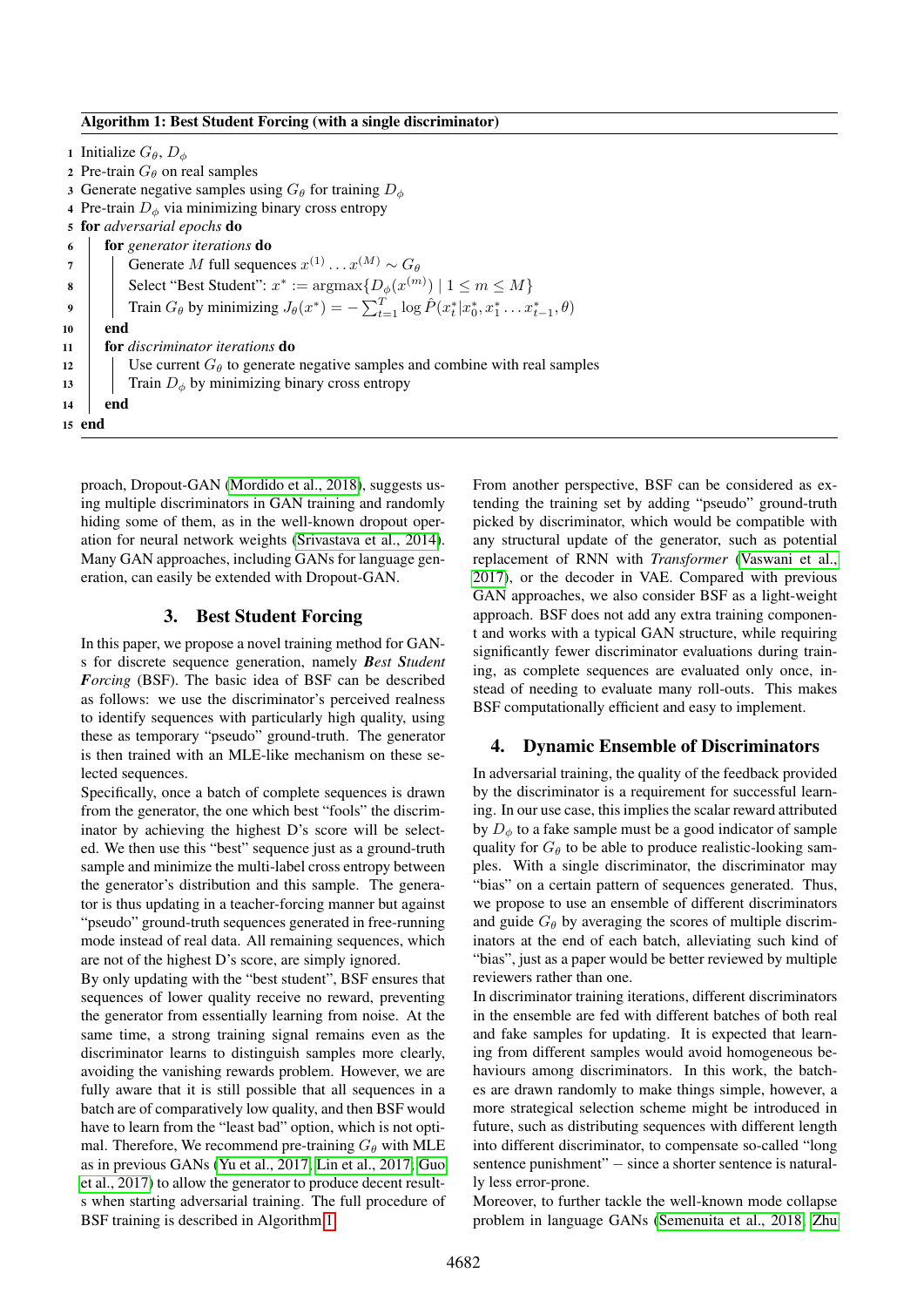$$
\min_{\theta} \max_{\phi} \frac{\sum_{i=k}^{K} \delta_k (\mathbb{E}_{x \sim p_{data}} [\log(D_{\phi_k}(x))] + \mathbb{E}_{x \sim G_{\theta}(\cdot)} [\log(1 - D_{\phi_k}(x))])}{\sum_{i=k}^{K} \delta_k} \tag{3}
$$

<span id="page-3-0"></span>[et al., 2018\)](#page-8-1), we adopt the methodologies introduced in Dropout-GAN [\(Mordido et al., 2018\)](#page-7-23) and discard the D's score of a given discriminator with a probability d, or *dropout rate*, leading to minimax game of adversarial training as shown in Eq. [3.](#page-3-0) This makes the ensemble of discriminators "dynamic" at the end of every batch, that  $G_{\theta}$ has to please different discriminator sub-groups and minimize its loss, ultimately making  $G_{\theta}$  more general and less prone to mode collapse. To the best of our knowledge, we are the first to apply such techniques to the natural language generation setting.

## 5. Experimental Setup

#### 5.1. Dataset

In this work, we evaluate the ability of various models to match the distribution of a text corpus. We perform all our experiments on the Stanford Natural Language Inference (SNLI) dataset [\(Bowman et al., 2015\)](#page-6-3), consisting of pairs of sequences with a label representing certain semantic attributes. We ignore these labels and keep all distinct sequences with the 5000 most common words in the dataset, resulting in 500k sequences.

#### 5.2. Models

We systematically compare BSF to SeqGAN [\(Yu et al.,](#page-8-0) [2017\)](#page-8-0), RankGAN [\(Lin et al., 2017\)](#page-7-7), and a conventional language model trained with MLE. For fairness, all generator models consist of a single LSTM layer [\(Hochreiter and](#page-7-26) [Schmidhuber, 1997\)](#page-7-26) with hidden and encoding/decoding units of size 256. Following SeqGAN [\(Yu et al., 2017\)](#page-8-0), we use a convolutional neural network (CNN) as described by [Zhang and LeCun \(2015\)](#page-8-3) with an added highway architecture [\(Srivastava et al., 2015\)](#page-7-27) as a discriminator. We compare the performance of a single-discriminator approach to using an ensemble of discriminators. We also evaluate LeakGAN [\(Guo et al., 2017\)](#page-7-6), but only evaluate its final output, as the training process is quite different from others due to LeakGAN's special model structure. We also only test LeakGAN in a single discriminator setting, as current implementations [\(Guo et al., 2017;](#page-7-6) [Zhu et al., 2018\)](#page-8-1) are too memory-intensive to run multiple discriminators.

To verify the universality of BSF, we also apply BSF to update the generator pre-trained by VAE loss. The VAE model consists of one encoder and one decoder, both of which are single LSTM layer, with hidden states of size 256 and latent vectors of size 64. We use the VAE text generation tool provided by [Hu et al. \(2019\)](#page-7-28), in which KL annealing and word dropout techniques have been applied. After pretraining, we use the decoder of VAE as the generator and an ensemble of discriminators to discriminate sentences.

#### 5.3. Metrics

We intend to keep completeness and consistency with previous works by calculating BLEU scores between 10,000 generated samples and ground-truth for quality evaluation, along with self-BLEU scores, which was introduced to measure model collapse in terms of repeated n-grams within generated samples themselves. As another measure for sample diversity, we also show the absolute number of unique 4-grams. Furthermore, we also evaluate BLEU and self-BLEU scores under a recently proposed *Boltzmann temperature sweep* [\(Caccia et al., 2018\)](#page-7-8). Please note that all above-mentioned metrics are actually based on n-grams. However, only using n-gram based metrics is challenged by [Semenuita et al. \(2018\)](#page-7-9) as "insufficient". Alternately, [Semenuita et al. \(2018\)](#page-7-9) proposed **F**réchét Distance (FD) and claimed that FD is very well-correlated with human judgment of sample quality while also capturing mode collapse for language GANs. FD is actually a generalization of the Fréchét Inception Distance (FID) [\(Heusel et al., 2017\)](#page-7-29), a widely accepted metric for GAN performance in computer vision research. By using an independent model for extracting features, FD measures the distance between the distributions of features extracted from real and generated data. Following [Semenuita et al. \(2018\)](#page-7-9), we use the publicly available pre-trained InferSent model v2 [\(Conneau et](#page-7-30) [al., 2017\)](#page-7-30) as the feature extractor. The feature distribution distance is calculated by:

$$
FD(r, g) = ||\mu_r - \mu_g||_2^2 + Tr(\Sigma_r + \Sigma_g - 2(\Sigma_r \Sigma_g)^{0.5})
$$
(4)

where  $\mu_r$  and  $\mu_g$  denote the mean features of real and generated samples respectively, while  $\Sigma_r$  and  $\Sigma_q$  denote the corresponding covariance matrices of the features. We calculate FD on 10,000 generated samples and 10,000 real samples. In this work, we include FD as one of the major evaluation metrics.

#### 5.4. Training Details

All considered GAN approaches to sequence generation rely on pre-training the generator with MLE such that it is possible to draw reasonable sequences from the generator's distribution. Otherwise, it would be a daunting task to produce a sequence that can not immediately be clearly distinguished as fake by a discriminator. In our experiment, the generator is pre-trained using MLE until convergence. We then switch to adversarial training for the GAN approaches and train for an additional 400 epochs. When employing BSF to the decoder of VAE, the VAE model is pre-trained by its loss function until convergence. Then the decoder is used as the generator, to which BSF adversarial training is applied for 40 epochs.

Besides model architecture, size, and learning rate, which are kept constant across all evaluated models, the remaining hyperparameters are the number of roll-outs, the initial discriminator strength (the number of discriminator pretraining epochs), and the number of discriminator iterations per adversarial epoch. We performed a grid search with 100 trials per model over these hyperparameters, and then ran the best configuration per model seven times to obtain the results presented in this work.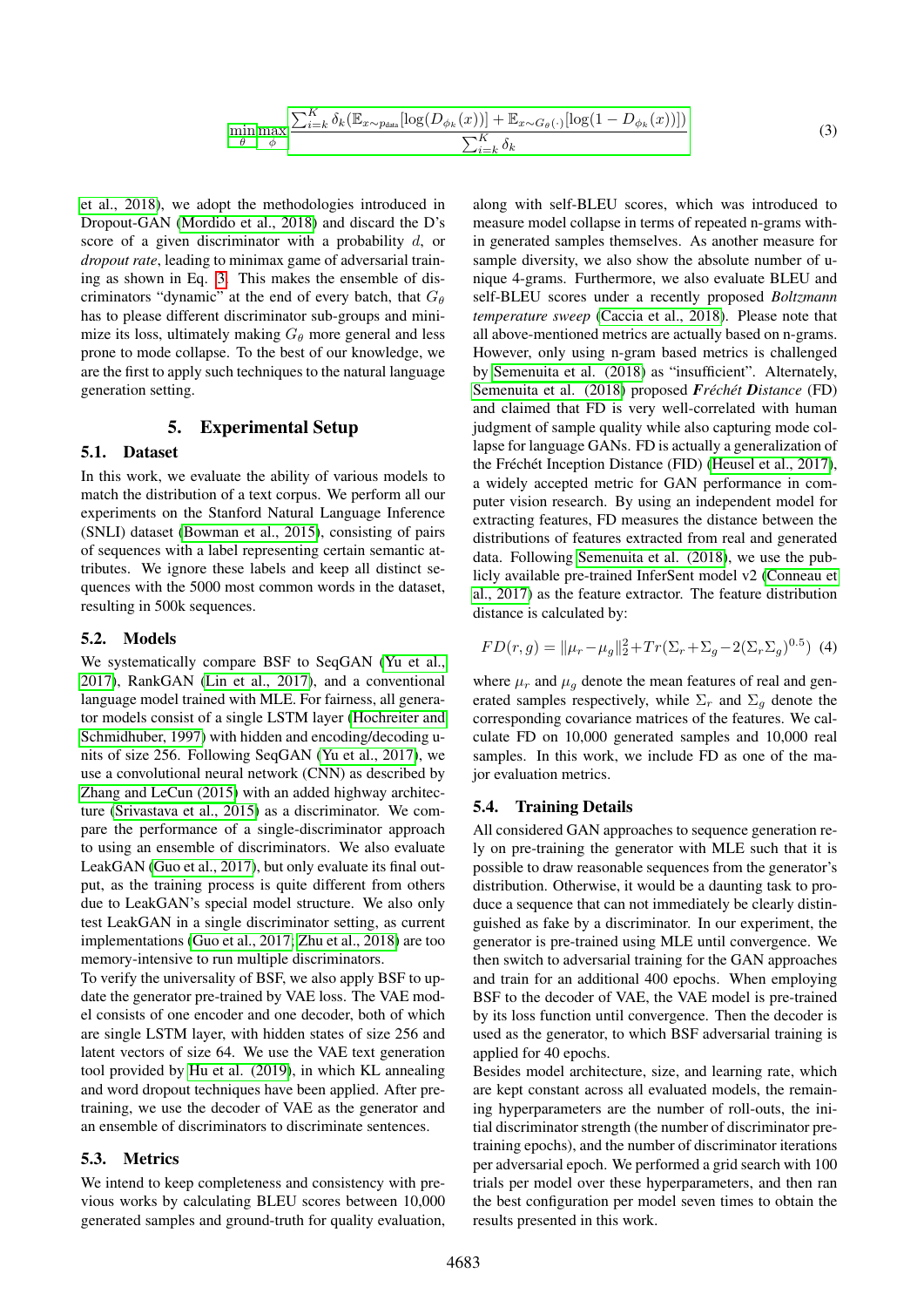<span id="page-4-0"></span>

Figure 1: FD comparison throughout training, showing mean and standard deviation over 7 runs. The dashed lines represent the end of pre-training and corresponding mean FD. BSF with multiple discriminators shows the best stability and keeps improving after pre-training.

# 6. Experimental Result and Analysis

In this section, we would like to present the experimental result and then make some analysis for discussion. Fig. [1](#page-4-0) displays FD values throughout the training process of SeqGAN and our proposed BSF on SNLI dataset, with MLE pre-training as a baseline. The curves in Fig. [1](#page-4-0) clearly show that SeqGAN immediately performs worse according to FD after switching to adversarial training, while BSF shows stability and can further improve FD over MLE in a multi-discriminator setting.

Highlighting the general effect of using multiple discriminators in adversarial NLG, Fig. [2](#page-5-0) presents the standard deviations and the average FDs over 7 runs of BSF, Seq-GAN and RankGAN with varying numbers of discriminators. For all models, adding more discriminators (from 1 to 15) shows positive effects on training stability (lower standard deviation) and sample diversity (generally lower FD), while BSF benefits the most.

0 100 200 300 300 600 600 700 800 900 600 700 800 900 600 700 800 900 600 700 800 900 600 700 800 800 500 Epoch<br>
1: FD comparison throughout training, showing<br>
1: the end of pectraining and corresponding mean of pectraini Table [1](#page-5-1) illustrates performances over more metrics based on 10,000 samples generated at the end of each model's training. BSF (with 10 discriminators) exhibits the best FD, slightly but statistically significantly ( $p < 0.0005$ ) outperforming baseline MLE and way better than other GAN approaches. While SeqGAN and LeakGAN show higher BLEU scores, just same as what others reported [\(Semenui](#page-7-9)[ta et al., 2018;](#page-7-9) [Zhu et al., 2018\)](#page-8-1), but their smaller numbers of unique 4-grams suggest that the high BLEU could probably attribute to a small variety of samples generated, so do their higher Self-BLEU scores. Meanwhile, proposed B-SF achieves lowest Self-BLEU and the highest number of unique 4-grams, which would also suggest better sample diversity.

Previous work has observed that SeqGAN does not match the target distribution in terms of sequence length, collapsing onto short and simple sentences [\(Zhu et al., 2018;](#page-8-1) [Se](#page-7-9)[menuita et al., 2018\)](#page-7-9). Matching the distribution of sequence length is another potential indicator of how capable a model is to fit the training data. Fig. [3](#page-4-1) shows the estimated distribution of sequence lengths from different models. It clearly shows that BSF matches the original distribution (SNLI)

<span id="page-4-1"></span>

Figure 3: Figure showing probabilities of sentence lengths occurring, as approximated by 10,000 samples.

<span id="page-4-2"></span>

Figure 4: Boltzmann temperature sweeping of different models with temperature parameters  $\alpha \in [0.7, 1.3]$ . Lower is better for both axis.

#### closely than other GAN approaches.

Meanwhile, a *Boltzmann temperature sweep* is proposed to evaluate a language model over whole quality-diversity space. According to Fig. [4,](#page-4-2) MLE performs the best over a temperature sweep, while BSF is better than other GAN approaches. The circles in Fig. [4](#page-4-2) indicate where temperature parameter  $\alpha = 1$ , where the samples are actually generated. For the generator pre-trained by VAE loss, its generation result comparison before and after adversarial training is listed in Table [2.](#page-5-2) We can see that both BLEU and Self-BLEU score increase after BSF training, indicating higher quality but less diversity in generated sentences. The larger FD also shows the same tendency. This is explainable, since the latent space after training is close to standard Gaussian distribution, and BSF training intensifies latent vectors corresponding to higher-quality sentence, resulting in less diversity. It will be interesting for future work to figure out how to use BSF to push the whole latent space closer to standard Gaussian, rather than some local areas.

In terms of human evaluation, only a small subset of actual samples can be presented here. Table [3](#page-6-4) shows generated samples containing the verb "throw(s)". BSF seems to achieve better generation performance than others, taking into consideration grammar, semantics and diversity. For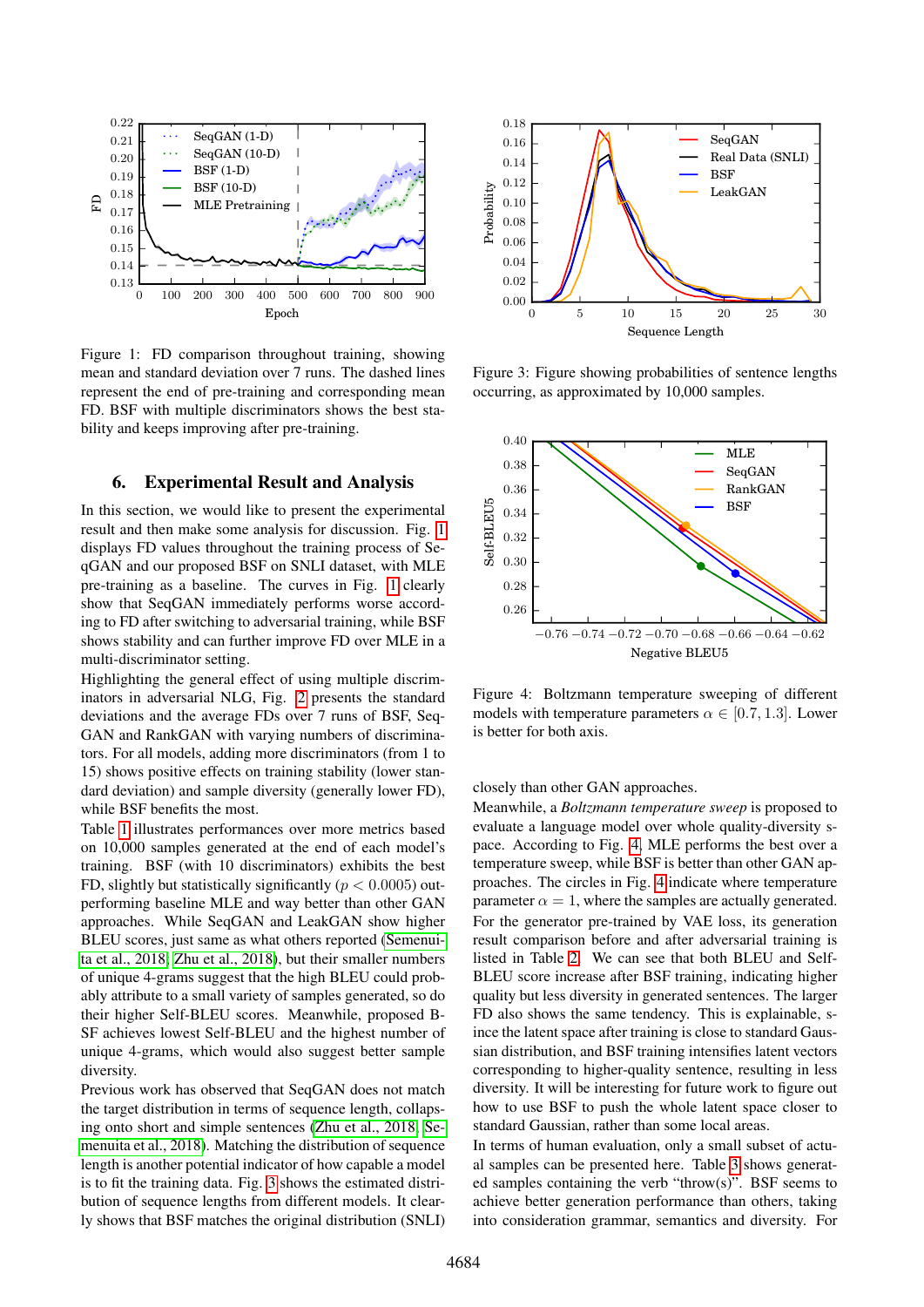<span id="page-5-0"></span>

<span id="page-5-1"></span>Figure 2: The effects of using multiple discriminators when training with BSF (left), SeqGAN (middle) and RankGAN (right). Using multiple discriminators leads to better performance (lower FD) and more training stability (lower variance).

| $1\quad 2$<br>5                              | 10<br>15<br># of Discriminators                | $1\quad 2$<br>5                                                                                                  | 10<br>15                                    | $1\quad2$                                            | 10<br>5                                              |  |
|----------------------------------------------|------------------------------------------------|------------------------------------------------------------------------------------------------------------------|---------------------------------------------|------------------------------------------------------|------------------------------------------------------|--|
|                                              |                                                |                                                                                                                  | # of Discriminators                         |                                                      | # of Discriminators                                  |  |
|                                              |                                                |                                                                                                                  |                                             |                                                      |                                                      |  |
|                                              |                                                | 2: The effects of using multiple discriminators when training with BSF (left), SeqGAN (middle) and Ra            |                                             |                                                      |                                                      |  |
|                                              |                                                | . Using multiple discriminators leads to better performance (lower FD) and more training stability (lower va     |                                             |                                                      |                                                      |  |
|                                              |                                                |                                                                                                                  |                                             |                                                      |                                                      |  |
| $FD \downarrow$                              | <b>MLE</b><br>$0.141 \pm 0.001$                | SeqGAN-10D<br>$0.192 \pm 0.007$                                                                                  | RankGAN-10D<br>$0.180 \pm 0.008$            | LeakGAN-1D<br>$0.572 \pm 0.112$                      | BSF-10D<br>$0.138 \pm 0.001$                         |  |
| 4-Grams $\uparrow$                           | 53.6 $k \pm 0.95k$                             | $44.2k \pm 1.49k$                                                                                                | $48.2k \pm 1.42k$                           | $24.9k \pm 2.21k$                                    | $53.9k \pm 0.38k$                                    |  |
| BLEU3 ↑                                      | $0.922 \pm 0.002$                              | $0.925 \pm 0.004$                                                                                                | $0.919 \pm 0.004$                           | $0.932 \pm 0.034$                                    | $0.914 \pm 0.001$                                    |  |
| BLEU4 ↑                                      | $0.819 \pm 0.003$                              | $0.826 \pm 0.006$                                                                                                | $0.811 \pm 0.007$                           | $0.832 \pm 0.051$                                    | $0.805 \pm 0.002$                                    |  |
| <b>BLEU5</b> ↑                               | $0.687 \pm 0.004$                              | $0.699 \pm 0.007$                                                                                                | $0.675 \pm 0.009$                           | $0.741 \pm 0.071$                                    | $0.671 \pm 0.002$                                    |  |
| Self-BLEU3↓                                  | $0.663 \pm 0.005$                              | $0.690 \pm 0.007$                                                                                                | $\sqrt{0.678 \pm 0.009}$                    | $0.699 \pm 0.030$                                    | $0.654 \pm 0.005$                                    |  |
| Self-BLEU4 $\downarrow$                      | $0.472 \pm 0.004$                              | $0.502 \pm 0.010$                                                                                                | $0.483 \pm 0.010$                           | $0.555 \pm 0.023$                                    | $0.463 \pm 0.007$                                    |  |
| Self-BLEU5 $\downarrow$                      | $0.305 \pm 0.002$                              | $0.333 \pm 0.009$                                                                                                | $0.313 \pm 0.009$                           | $0.447 \pm 0.041$                                    | $0.299 \pm 0.007$                                    |  |
|                                              |                                                |                                                                                                                  |                                             |                                                      |                                                      |  |
|                                              |                                                | 1: Metric comparison for different models, showing mean and standard deviation over seven runs. $\uparrow$ means |                                             |                                                      |                                                      |  |
| $\downarrow$ means lower is better.          |                                                |                                                                                                                  |                                             |                                                      |                                                      |  |
|                                              |                                                |                                                                                                                  |                                             |                                                      |                                                      |  |
|                                              |                                                |                                                                                                                  |                                             |                                                      |                                                      |  |
|                                              | <b>VAE</b>                                     | VAE+BSF                                                                                                          |                                             |                                                      | dates (e.g. 64) resulting in worse performance the   |  |
| ↓                                            | $0.144 \pm 0.001$                              | $\overline{0.150 \pm 0.006}$                                                                                     |                                             |                                                      | a smaller number. Practically, we found 16 as the    |  |
| }rams ↑                                      | $53.2k \pm 0.02k$                              | $51.6k \pm 0.19k$                                                                                                |                                             |                                                      | option in our case. Also, there is no clear standard |  |
| EU3 ↑                                        | $0.906 \pm 0.001$                              | $0.912 \pm 0.006$                                                                                                |                                             |                                                      | can we define a "best student", perhaps setting an   |  |
| EU4 ↑                                        | $0.775 \pm 0.001$                              | $0.788 \pm 0.003$                                                                                                |                                             |                                                      | threshold on D's score might also be applicable if   |  |
| EU5 $\uparrow$                               | $0.613 \pm 0.002$                              | $0.632 \pm 0.020$                                                                                                |                                             |                                                      | criminators are considered as generally trustworth   |  |
| f-BLEU3 $\downarrow$                         | $0.657 \pm 0.002$<br>$0.445 \pm 0.003$         | $\overline{0.660} \pm 0.007$<br>$0.451 \pm 0.008$                                                                |                                             |                                                      | over, we also tested saving "best students" as a par |  |
| f-BLEU4 $\downarrow$<br>f-BLEU5 $\downarrow$ | $0.292 \pm 0.003$                              | $0.296 \pm 0.006$                                                                                                |                                             |                                                      | samples to train discriminators in next epoch, but   |  |
|                                              |                                                |                                                                                                                  |                                             | is still quite a lot to do in future.                | getting an improvement. All these facts suggest t    |  |
|                                              |                                                | 2: Metric comparison for different models. $\uparrow$ means                                                      |                                             |                                                      |                                                      |  |
|                                              | is better, $\downarrow$ means lower is better. |                                                                                                                  |                                             |                                                      |                                                      |  |
|                                              |                                                |                                                                                                                  |                                             | 7.                                                   | Conclusion                                           |  |
|                                              |                                                |                                                                                                                  |                                             |                                                      | In this work, we focus on improving GANs for 1       |  |
|                                              |                                                | le, the last sentence generated by MLE and the first                                                             |                                             | generation. We tackle the problems of training       |                                                      |  |
|                                              |                                                | ce generated by VAE are apparently wrong in seman-<br>at correct in grammar. And BSF tends to generate           |                                             |                                                      | ty, mode collapse, and sample quality exhibited in   |  |
|                                              |                                                | diverse phrases related to "throw(s) a ball". Never-                                                             |                                             |                                                      | related work by proposing Best Student Forcing       |  |
|                                              |                                                |                                                                                                                  |                                             |                                                      | ing multiple discriminators. Evaluation shows that   |  |
|                                              |                                                | s, we are crystal clear that only a few dozens samples<br>from enough to sufficiently represent the whole set,   |                                             |                                                      | consistently outperforms existing GAN approaches     |  |
|                                              |                                                | make all generated samples from our experiments                                                                  |                                             |                                                      | plementing multiple discriminators generally impo    |  |
| ble for public evaluation <sup>1</sup>       |                                                |                                                                                                                  |                                             |                                                      | performances of all language GANs; (3) BSF with      |  |
|                                              |                                                | es the generally positive outcomes, we also encoun-                                                              |                                             |                                                      | discriminator setting performs better than baseli    |  |
|                                              |                                                | ome problems during BSF set up and want to present                                                               |                                             |                                                      | over recently proposed Fréchét Distance, but still   |  |
|                                              |                                                | nere for discussion. For example, even with a high                                                               | improve over a Boltzmann temperature sweep. |                                                      |                                                      |  |
|                                              |                                                | er of discriminators, the D's score still cannot reliably                                                        |                                             |                                                      | Our future work will first focus on getting a more p |  |
|                                              |                                                | te the quality of sentence generated. This is reflected                                                          |                                             |                                                      | understanding of how the signal from an ensembl      |  |
|                                              |                                                | ecting "best student" from a large number of candi-                                                              |                                             |                                                      | criminators can be an even more accurate estimatic   |  |
|                                              |                                                |                                                                                                                  |                                             |                                                      | sequence quality. We would also attempt with m       |  |
| ,000<br>samples                              | from<br>each                                   | involved<br>model                                                                                                |                                             |                                                      | ants of BSF, especially the token-wise architecture. |  |
| aluation<br>are                              | provided<br>in                                 | the<br>following<br>link:                                                                                        |                                             | to further improve adversarial training effects on 1 |                                                      |  |
|                                              | ://drive.google.com/drive/folders/             |                                                                                                                  |                                             |                                                      | generation task. On the other hand, we plan to in    |  |
|                                              |                                                | rqXi69o8UGX1BV0AtnF1B3CdVz3Z, will be online                                                                     |                                             | t human evaluation for samples generated from        |                                                      |  |
|                                              | er with source code upon publication.          |                                                                                                                  |                                             |                                                      | t models by using some public crowd-sourcing pla     |  |
|                                              |                                                |                                                                                                                  |                                             |                                                      |                                                      |  |
|                                              |                                                |                                                                                                                  | 4685                                        |                                                      |                                                      |  |

Table 1: Metric comparison for different models, showing mean and standard deviation over seven runs. ↑ means higher is better,  $\downarrow$  means lower is better.

<span id="page-5-2"></span>

|                         | VAE               | VAE+BSF            |
|-------------------------|-------------------|--------------------|
| $FD \downarrow$         | $0.144 \pm 0.001$ | $0.150 \pm 0.006$  |
| 4-Grams $\uparrow$      | 53.2k $\pm$ 0.02k | 51.6 $k \pm 0.19k$ |
| BLEU3 ↑                 | $0.906 \pm 0.001$ | $0.912 \pm 0.006$  |
| BLEU4 ↑                 | $0.775 \pm 0.001$ | $0.788 \pm 0.003$  |
| BLEU5 ↑                 | $0.613 \pm 0.002$ | $0.632 \pm 0.020$  |
| Self-BLEU3 $\downarrow$ | $0.657 \pm 0.002$ | $0.660 \pm 0.007$  |
| Self-BLEU4 ↓            | $0.445 \pm 0.003$ | $0.451 \pm 0.008$  |
| Self-BLEU5 ↓            | $0.292 \pm 0.003$ | $0.296 \pm 0.006$  |

Table 2: Metric comparison for different models. ↑ means higher is better,  $\downarrow$  means lower is better.

example, the last sentence generated by MLE and the first sentence generated by VAE are apparently wrong in semantics but correct in grammar. And BSF tends to generate more diverse phrases related to "throw(s) a ball". Nevertheless, we are crystal clear that only a few dozens samples are far from enough to sufficiently represent the whole set, so we make all generated samples from our experiments available for public evaluation  $<sup>1</sup>$  $<sup>1</sup>$  $<sup>1</sup>$ </sup>

Besides the generally positive outcomes, we also encountered some problems during BSF set up and want to present them here for discussion. For example, even with a high number of discriminators, the D's score still cannot reliably indicate the quality of sentence generated. This is reflected by selecting "best student" from a large number of candidates (e.g. 64) resulting in worse performance than using a smaller number. Practically, we found 16 as the optimal option in our case. Also, there is no clear standard that how can we define a "best student", perhaps setting an absolute threshold on D's score might also be applicable if the discriminators are considered as generally trustworthy. Moreover, we also tested saving "best students" as a part of fake samples to train discriminators in next epoch, but without getting an improvement. All these facts suggest that there is still quite a lot to do in future.

# 7. Conclusion

In this work, we focus on improving GANs for language generation. We tackle the problems of training instability, mode collapse, and sample quality exhibited in previous related work by proposing Best Student Forcing and using multiple discriminators. Evaluation shows that (1) BSF consistently outperforms existing GAN approaches; (2) implementing multiple discriminators generally improves the performances of all language GANs; (3) BSF with a multidiscriminator setting performs better than baseline MLE over recently proposed Fréchét Distance, but still needs to improve over a Boltzmann temperature sweep.

Our future work will first focus on getting a more profound understanding of how the signal from an ensemble of discriminators can be an even more accurate estimation of true sequence quality. We would also attempt with more variants of BSF, especially the token-wise architecture, in order to further improve adversarial training effects on language generation task. On the other hand, we plan to implement human evaluation for samples generated from different models by using some public crowd-sourcing platforms.

<span id="page-5-3"></span> $110,000$ samples from each model involved in evaluation are provided in the following link: [https://drive.google.com/drive/folders/](https://drive.google.com/drive/folders/1bVuerqXi69o8UGX1BV0AtnFlB3CdVz3Z) [1bVuerqXi69o8UGX1BV0AtnFlB3CdVz3Z](https://drive.google.com/drive/folders/1bVuerqXi69o8UGX1BV0AtnFlB3CdVz3Z), will be online together with source code upon publication.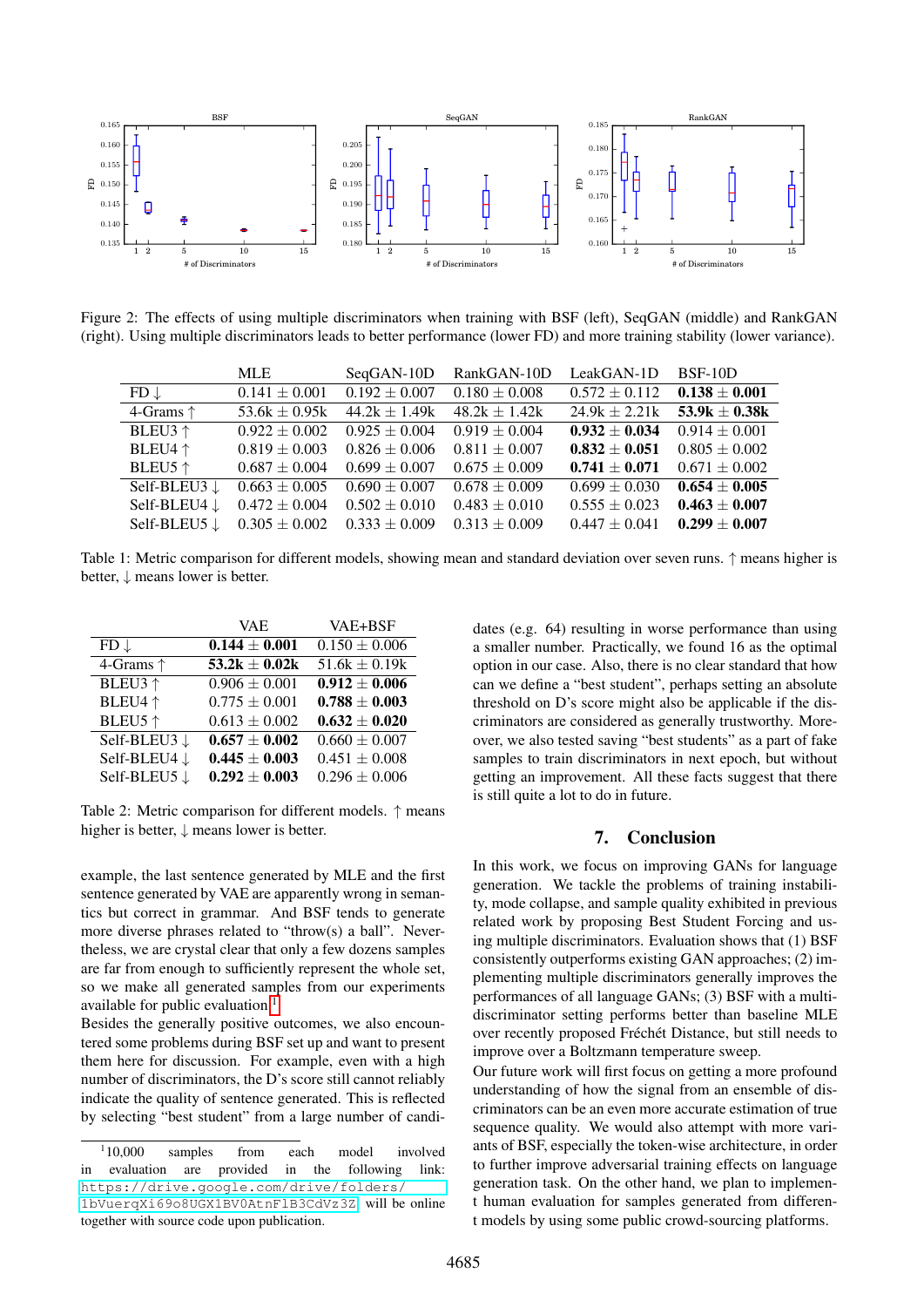<span id="page-6-4"></span>

| <b>MLE</b>     | a woman and child throw a large box.                                          |  |  |
|----------------|-------------------------------------------------------------------------------|--|--|
|                | children <b>throw</b> a red ball into a pond under an outside market.         |  |  |
|                | a sport player makes a up throw as a crowd watches.                           |  |  |
|                | the woman <b>throws</b> the ball.                                             |  |  |
|                | someone is going to the best bar to <b>throw</b> a ball at a baseball game    |  |  |
|                | the man prepares to <b>throw</b> a ball before a large group of people.       |  |  |
|                | a boy throws rocks into a lake.                                               |  |  |
|                | volleyball players <b>throw</b> the ball.                                     |  |  |
|                | a boy wearing white shorts and a blue shirt prepares to throw the huge grass. |  |  |
| MLE+BSF        | the woman is going to <b>throw</b> the stick to his dog for the dog.          |  |  |
|                | the best player prepares to <b>throw</b> the ball in rugby.                   |  |  |
|                | a young man stands by a girl who is raised about to throw a snow.             |  |  |
|                | baseball player in a black uniform is about to <b>throw</b> the ball.         |  |  |
|                | the child <b>throws</b> a football in the sports field.                       |  |  |
|                | the boy is hitting a <b>throw</b> the bowling ball.                           |  |  |
|                | people using the street, they throw boxes into a opposite ways.               |  |  |
|                | a man <b>throws</b> a basketball.                                             |  |  |
|                | one man <b>throws</b> a ball into the ground.                                 |  |  |
| SeqGAN         | the girl and man <b>throw</b> the matching jacket the man.                    |  |  |
|                | two woman are doing a weekend throw.                                          |  |  |
|                | a boy <b>throws</b> a football around during the sunny day.                   |  |  |
|                | the child <b>throws</b> the football.                                         |  |  |
|                | two boys throw a ball                                                         |  |  |
|                | a boy playing basketball is getting ready to <b>throw</b> a basketball.       |  |  |
|                | the pitcher is going to <b>throw</b> a strike.                                |  |  |
|                | guy getting ready to <b>throw</b> a baseball on a field.                      |  |  |
|                | a girl is about to <b>throw</b> a football.                                   |  |  |
| VAE            | a football player is about to <b>throw</b> his leg off the wall.              |  |  |
|                | a baseball player prepares to <b>throw</b> the ball.                          |  |  |
|                | the player throws the hockey ball.                                            |  |  |
|                | a guy in a red sweater throws an apple at the railing.                        |  |  |
|                | a person prepares to throw.                                                   |  |  |
|                | a man watches another guy throw a football.                                   |  |  |
|                | the woman is about to <b>throw</b> flowers at the snowboarder                 |  |  |
|                | a hockey player jumps to <b>throw</b> the ball to the player.                 |  |  |
|                | an older man in a yellow shirt throw a stick.                                 |  |  |
| <b>VAE+BSF</b> | a man wearing an orange and red uniform is attempting to throw the javelin.   |  |  |
|                | the brothers <b>throw</b> a ball at the park.                                 |  |  |
|                | the girls are about to <b>throw</b> the football to the house                 |  |  |
|                | a girl is playing about to throw something to a car                           |  |  |
|                | a man in a purple shirt is about to throw a bowling ball.                     |  |  |
|                | a boy throws a ball.                                                          |  |  |
|                | a woman throws a tennis ball.                                                 |  |  |
|                | the man throws a football at the golf course.                                 |  |  |
|                | young boy in a white t-shirt <b>throws</b> a snowball in his mouth.           |  |  |

Table 3: Generated samples that contain the word "throw(s)" (in bold font) among different approaches trained with SNLI dataset, a pattern of sport-like "throw a ball" is highlighted by underline. Only the first 9 samples from each approach are presented here due to space limitation, and samples are presented by the original order as they were generated. "MLE+BSF" indicates generator pre-trained by MLE, "VAE+BSF" denotes generator pre-trained by VAE loss, then both of them trained by BSF with 10 discriminators. The full sample packages are available online, along with the ground-truth package.

# 8. Bibliographical References

- <span id="page-6-2"></span>Arjovsky, M. and Bottou, L. (2017). Towards principled methods for training generative adversarial networks. *International Conference on Learning Representations (I-CLR)*.
- <span id="page-6-1"></span>Arjovsky, M., Chintala, S., and Bottou, L. (2017). Wasserstein generative adversarial networks. In *International*

*Conference on Machine Learning*, pages 214–223.

<span id="page-6-0"></span>Bengio, S., Vinyals, O., Jaitly, N., and Shazeer, N. (2015). Scheduled sampling for sequence prediction with recurrent neural networks. In C. Cortes, et al., editors, *Advances in Neural Information Processing Systems 28*, pages 1171–1179. Curran Associates, Inc.

<span id="page-6-3"></span>Bowman, S. R., Angeli, G., Potts, C., and Manning, C. D.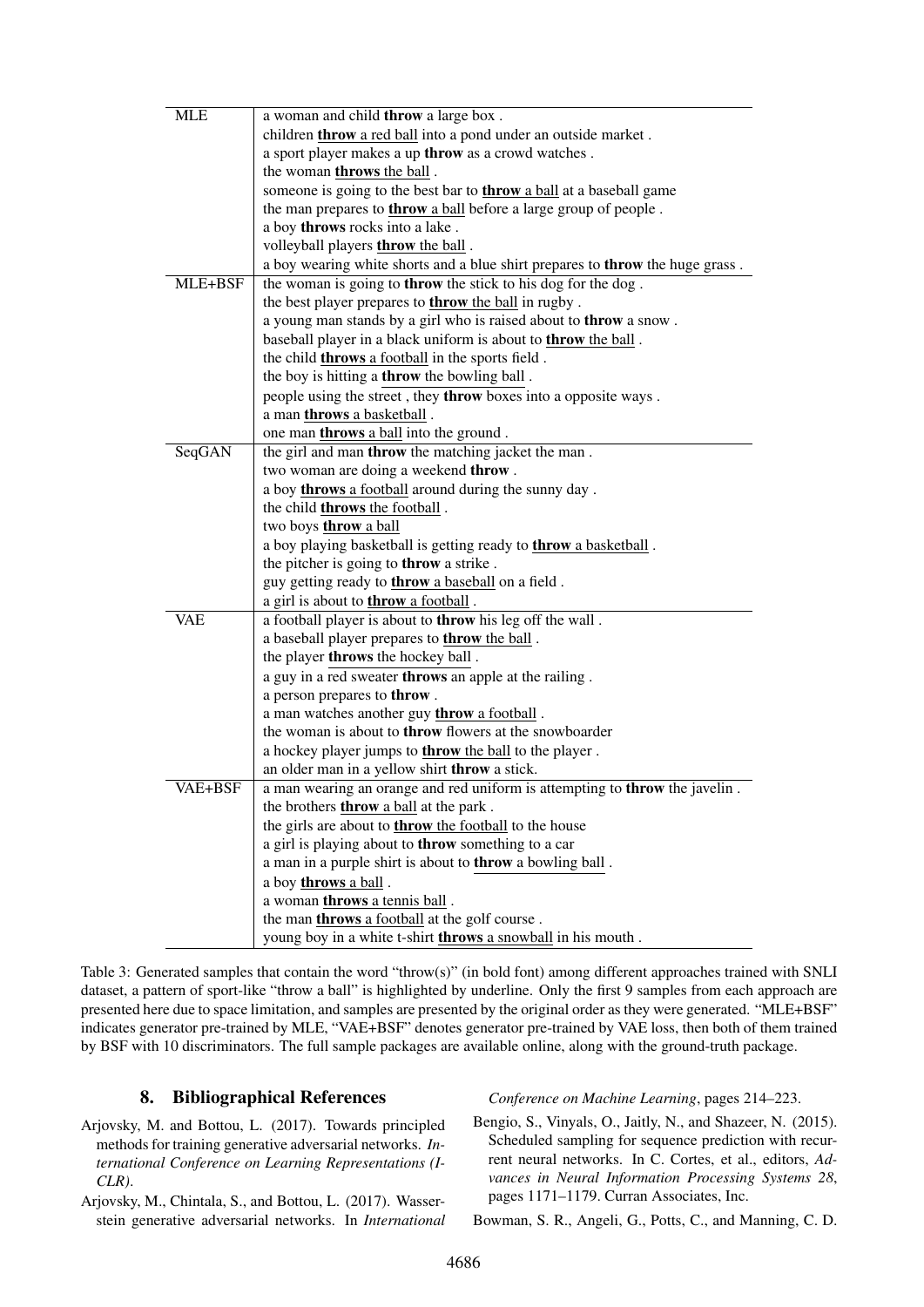(2015). A large annotated corpus for learning natural language inference. *arXiv preprint arXiv:1508.05326*.

- <span id="page-7-8"></span>Caccia, M., Caccia, L., Fedus, W., Larochelle, H., Pineau, J., and Charlin, L. (2018). Language gans falling short. *arXiv preprint arXiv:1811.02549*.
- <span id="page-7-22"></span>Che, T., Li, Y., Jacob, A. P., Bengio, Y., and Li, W. (2016). Mode regularized generative adversarial networks. *CoR-R*, abs/1612.02136.
- <span id="page-7-5"></span>Che, T., Li, Y., Zhang, R., Hjelm, R. D., Li, W., Song, Y., and Bengio, Y. (2017). Maximum-likelihood augmented discrete generative adversarial networks. *CoRR*, abs/1702.07983.
- <span id="page-7-30"></span>Conneau, A., Kiela, D., Schwenk, H., Barrault, L., and Bordes, A. (2017). Supervised learning of universal sentence representations from natural language inference data. In *Proceedings of the 2017 Conference on Empirical Methods in Natural Language Processing*, pages 670–680, Copenhagen, Denmark, September. Association for Computational Linguistics.
- <span id="page-7-4"></span>Goodfellow, I., Pouget-Abadie, J., Mirza, M., Xu, B., Warde-Farley, D., Ozair, S., Courville, A., and Bengio, Y. (2014). Generative adversarial nets. In Z. Ghahramani, et al., editors, *Advances in Neural Information Processing Systems 27*, pages 2672–2680. Curran Associates, Inc.
- <span id="page-7-21"></span>Goodfellow, I. J. (2017). NIPS 2016 tutorial: Generative adversarial networks. *CoRR*, abs/1701.00160.
- <span id="page-7-6"></span>Guo, J., Lu, S., Cai, H., Zhang, W., Yu, Y., and Wang, J. (2017). Long text generation via adversarial training with leaked information. *CoRR*, abs/1709.08624.
- <span id="page-7-29"></span>Heusel, M., Ramsauer, H., Unterthiner, T., Nessler, B., Klambauer, G., and Hochreiter, S. (2017). Gans trained by a two time-scale update rule converge to a nash equilibrium. *CoRR*, abs/1706.08500.
- <span id="page-7-26"></span>Hochreiter, S. and Schmidhuber, J. (1997). Long shortterm memory. *Neural computation*, 9(8):1735–1780.
- <span id="page-7-2"></span>Hu, Z., Yang, Z., Liang, X., Salakhutdinov, R., and Xing, E. P. (2017). Controllable text generation. *CoRR*, abs/1703.00955.
- <span id="page-7-28"></span>Hu, Z., Shi, H., Tan, B., Wang, W., Yang, Z., Zhao, T., He, J., Qin, L., Wang, D., et al. (2019). Texar: A modularized, versatile, and extensible toolkit for text generation. In *ACL 2019, System Demonstrations*.
- <span id="page-7-15"></span>Huszár, F. (2015). How (not) to Train your Generative Model: Scheduled Sampling, Likelihood, Adversary? *ArXiv e-prints*, November.
- <span id="page-7-0"></span>Karpathy, A. and Fei-Fei, L. (2015). Deep visual-semantic alignments for generating image descriptions. In *Proceedings of the IEEE conference on computer vision and pattern recognition*, pages 3128–3137.
- <span id="page-7-18"></span>Ke, P., Huang, F., Huang, M., and Zhu, X. (2019). Araml: A stable adversarial training framework for text generation. *arXiv preprint arXiv:1908.07195*.
- <span id="page-7-16"></span>Kingma, D. P. and Welling, M. (2013). Auto-encoding variational bayes. *arXiv preprint arXiv:1312.6114*.
- <span id="page-7-13"></span>Lamb, A. M., GOYAL, A. G. A. P., Zhang, Y., Zhang, S., Courville, A. C., and Bengio, Y. (2016). Professor forcing: A new algorithm for training recurrent networks.

In *Advances In Neural Information Processing Systems*, pages 4601–4609.

- <span id="page-7-7"></span>Lin, K., Li, D., He, X., Zhang, Z., and Sun, M.-T. (2017). Adversarial ranking for language generation. In *Advances in Neural Information Processing Systems*, pages 3155–3165.
- <span id="page-7-20"></span>Lin, C.-Y. (2004). Rouge: A package for automatic evaluation of summaries. *Text Summarization Branches Out*.
- <span id="page-7-11"></span>Mikolov, T., Karafiát, M., Burget, L., Černockỳ, J., and Khudanpur, S. (2010). Recurrent neural network based language model. In *Eleventh Annual Conference of the International Speech Communication Association*.
- <span id="page-7-23"></span>Mordido, G., Yang, H., and Meinel, C. (2018). Dropoutgan: Learning from a dynamic ensemble of discriminators. *arXiv preprint arXiv:1807.11346*.
- <span id="page-7-19"></span>Papineni, K., Roukos, S., Ward, T., and Zhu, W.-J. (2002). Bleu: A method for automatic evaluation of machine translation. In *Proceedings of the 40th Annual Meeting on Association for Computational Linguistics*, ACL '02, pages 311–318, Stroudsburg, PA, USA. Association for Computational Linguistics.
- <span id="page-7-14"></span>Ranzato, M., Chopra, S., Auli, M., and Zaremba, W. (2015). Sequence level training with recurrent neural networks. *CoRR*, abs/1511.06732.
- <span id="page-7-3"></span>Schmidt, F. (2019). Generalization in generation: A closer look at exposure bias. *arXiv preprint arXiv:1910.00292*.
- <span id="page-7-9"></span>Semenuita, S., Severyn, A., and Gelly, S. (2018). On accurate evaluation of gans for language generation. *arXiv preprint arXiv:1806.04936*.
- <span id="page-7-24"></span>Srivastava, N., Hinton, G., Krizhevsky, A., Sutskever, I., and Salakhutdinov, R. (2014). Dropout: a simple way to prevent neural networks from overfitting. *The Journal of Machine Learning Research*, 15(1):1929–1958.
- <span id="page-7-27"></span>Srivastava, R. K., Greff, K., and Schmidhuber, J. (2015). Highway networks. *CoRR*, abs/1505.00387.
- <span id="page-7-17"></span>Sutton, R. S., McAllester, D. A., Singh, S. P., and Mansour, Y. (2000). Policy gradient methods for reinforcement learning with function approximation. In *Advances in neural information processing systems*, pages 1057– 1063.
- <span id="page-7-10"></span>Tevet, G., Habib, G., Shwartz, V., and Berant, J. (2018). Evaluating text gans as language models. *arXiv preprint arXiv:1810.12686*.
- <span id="page-7-25"></span>Vaswani, A., Shazeer, N., Parmar, N., Uszkoreit, J., Jones, L., Gomez, A. N., Kaiser, Ł., and Polosukhin, I. (2017). Attention is all you need. In *Advances in Neural Information Processing Systems*, pages 5998–6008.
- <span id="page-7-12"></span>Williams, R. J. and Zipser, D. (1989). A learning algorithm for continually running fully recurrent neural networks. *Neural computation*, 1(2):270–280.
- <span id="page-7-1"></span>Wu, Y., Schuster, M., Chen, Z., Le, Q. V., Norouzi, M., Macherey, W., Krikun, M., Cao, Y., Gao, Q., Macherey, K., Klingner, J., Shah, A., Johnson, M., Liu, X., Kaiser, L., Gouws, S., Kato, Y., Kudo, T., Kazawa, H., Stevens, K., Kurian, G., Patil, N., Wang, W., Young, C., Smith, J., Riesa, J., Rudnick, A., Vinyals, O., Corrado, G., Hughes, M., and Dean, J. (2016). Google's neural machine translation system: Bridging the gap between human and machine translation. *CoRR*, abs/1609.08144.